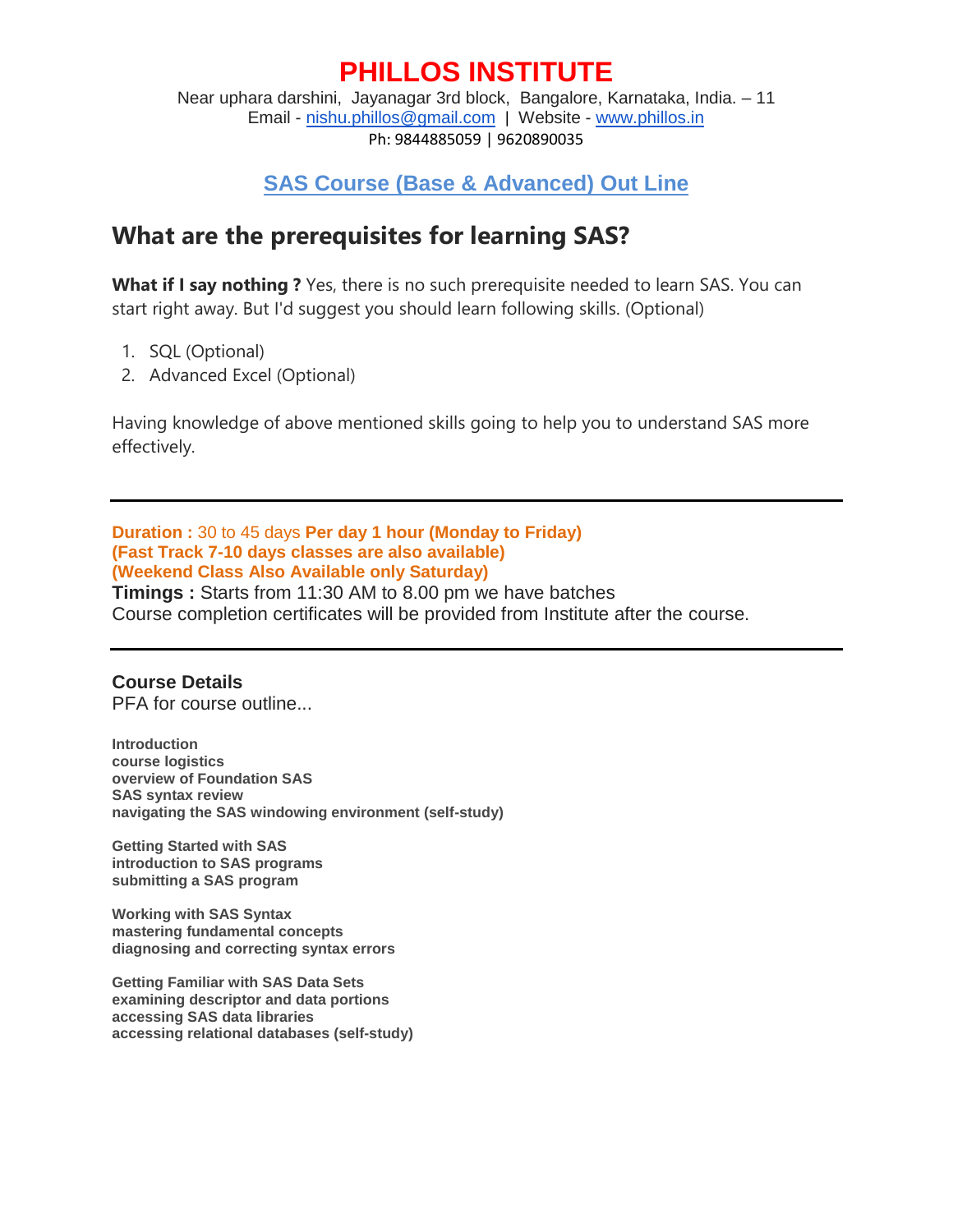## **PHILLOS INSTITUTE**

Near uphara darshini, Jayanagar 3rd block, Bangalore, Karnataka, India. – 11 Email - nishu.phillos@gmail.com | Website - www.phillos.in

Ph: 9844885059 | 9620890035

**Reading SAS Data Sets introduction to reading data using SAS data as input subsetting observations and variables adding permanent attributes**

**Reading Excel Worksheets using Excel data as input doing more with Excel worksheets (self-study)**

**Reading Delimited Raw Data Files using standard delimited data as input using nonstandard delimited data as input**

**Validating and Cleaning Data introduction to validating and cleaning data examining data errors when reading raw data files validating data with the PRINT and FREQ procedures validating data with the MEANS and UNIVARIATE procedures cleaning invalid data**

**Manipulating Data creating variables creating variables conditionally subsetting observations**

**Combining SAS Data Sets introduction to combining data sets appending a data set (self-study) concatenating data sets merging data sets one-to-one merging data sets one-to-many merging data sets with nonmatches Enhancing Reports**

**using global statements adding labels and formats creating user-defined formats subsetting and grouping observations directing output to external files**

**Producing Summary Reports using the FREQ procedure using the MEANS procedure using the TABULATE procedure (self-study)**

**Introduction to Graphics Using SAS/GRAPH (Self-Study) creating bar and pie charts creating plots enhancing output**

**Controlling Input and Output outputting multiple observations writing to multiple SAS data sets selecting variables and observations**

**Summarizing Data**